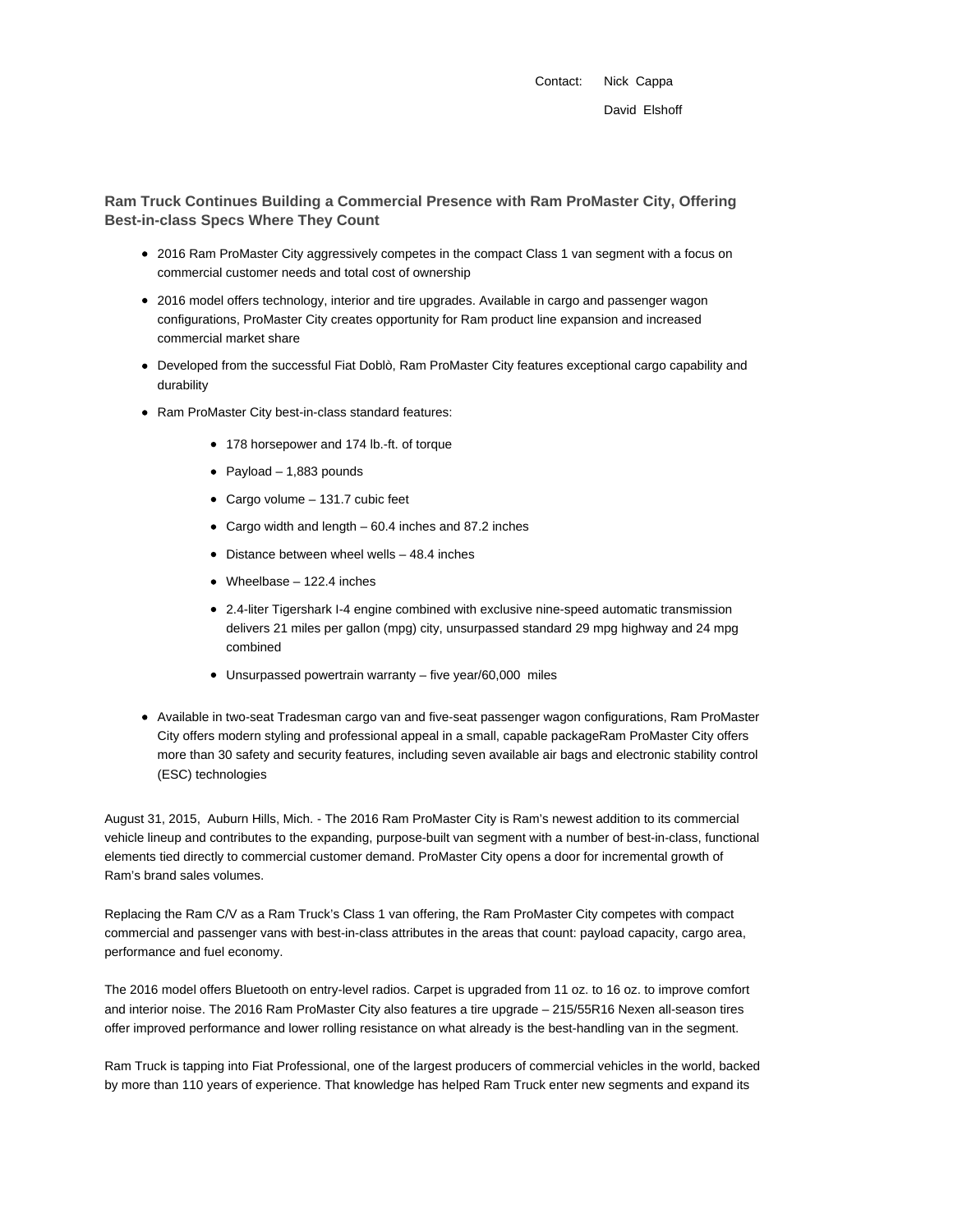product line.

Based on the successful Fiat Doblò, a two-time International Van of the Year winner with more than 1.3 million units sold, the Ram ProMaster City incorporates familiar Ram Truck design elements and offers features, systems and powertrains preferred by North American customers. The Ram ProMaster City is the brand's second shared collaboration with Fiat Professional. The 2014 Ram ProMaster full-size van was the first.

#### **Engineered for the North American market**

Whether the job is delivering packages, organizing and hauling the tools of a professional tradesman or carting the band's gear to the next gig, the Ram ProMaster City van is designed and engineered to tackle big jobs with best-inclass cargo area, payload capacity and standard highway fuel economy. It does so while delivering versatile functionality, durability and superior ride and handling.

The 2016 Ram ProMaster City shares its basic design with the Fiat Doblò, which is sold around the world. Now in its third generation, the Fiat Doblò is the preferred workhorse for business and commercial uses, a status gained via its ideal size for crowded urban environments and a host of thoughtful and innovative features.

Starting with a winning template, Ram Truck engineers subjected the front-wheel-drive van to the full spectrum of severe-duty use expected of commercial vehicles in North America. The lessons from millions of combined development miles make the Ram ProMaster City more robust, durable, functional, comfortable and cost effective for any use.

ProMaster City is available in four versions: Tradesman Cargo Van and Tradesman SLT Cargo Van, Wagon and Wagon SLT, offering versatility and functionality with compact external dimensions, allowing easy use in urban areas. But don't allow the compact size to fool you, Ram's small van shines with a long list of best-in-class features, including fuel economy, payload and cargo capacity.

## Unibody design: rugged and weight smart

The foundation of the Ram ProMaster City is a steel unibody design. The unibody architecture helps minimize curb weight, a key contributor to the ProMaster City's best-in-class payload capability of 1,883 pounds. A wheelbase of 122.4 inches offers impressive ride and handling while creating the space needed for the largest cargo area in the segment.

## **Suspension**

The Ram ProMaster City's front axle uses a proven, durable and compact MacPherson strut suspension, tuned for rougher North American roads and class-leading payload capacity.

In a departure from standard practice in the Class 1 van category of using rear leaf springs, the Ram ProMaster City upgrades to an independent, coil-sprung bi-link rear suspension. The ProMaster City's rear suspension incorporates a category-unique independent bi-link configuration that increases driving comfort, enhances stability and ensures maximum safety characteristics in all load situations.

#### **Dimensions**

The hardworking credentials start with a 48.4-inch span between the rear wheel wells, the widest in the class. The width between the ProMaster City's wheel wells provides an extra margin of capacity so that building materials and pallets can be loaded quickly and easily, without concern over whether the load fits.

Above the wheel wells, the ProMaster City's nearly vertical side panels give it a best-in-class width of 60.4 inches. Combined with an interior roof height of 51.8 inches, the result is best-in-class volume of 131.7 cubic feet for the cargo van version of the ProMaster City. The vertical side panels are upfitter-friendly and simplify the attachment of shelves or storage racks for specialized commercial use.

Each side of the Ram ProMaster City cargo van is fitted with a sliding door with a 26-inch opening to access the cargo compartment. The Ram ProMaster City wagon is fitted with a slightly smaller opening of 24 inches to allow easy access to the rear door handle. The roof of the Ram ProMaster City is prepped for load rails or roof racks, available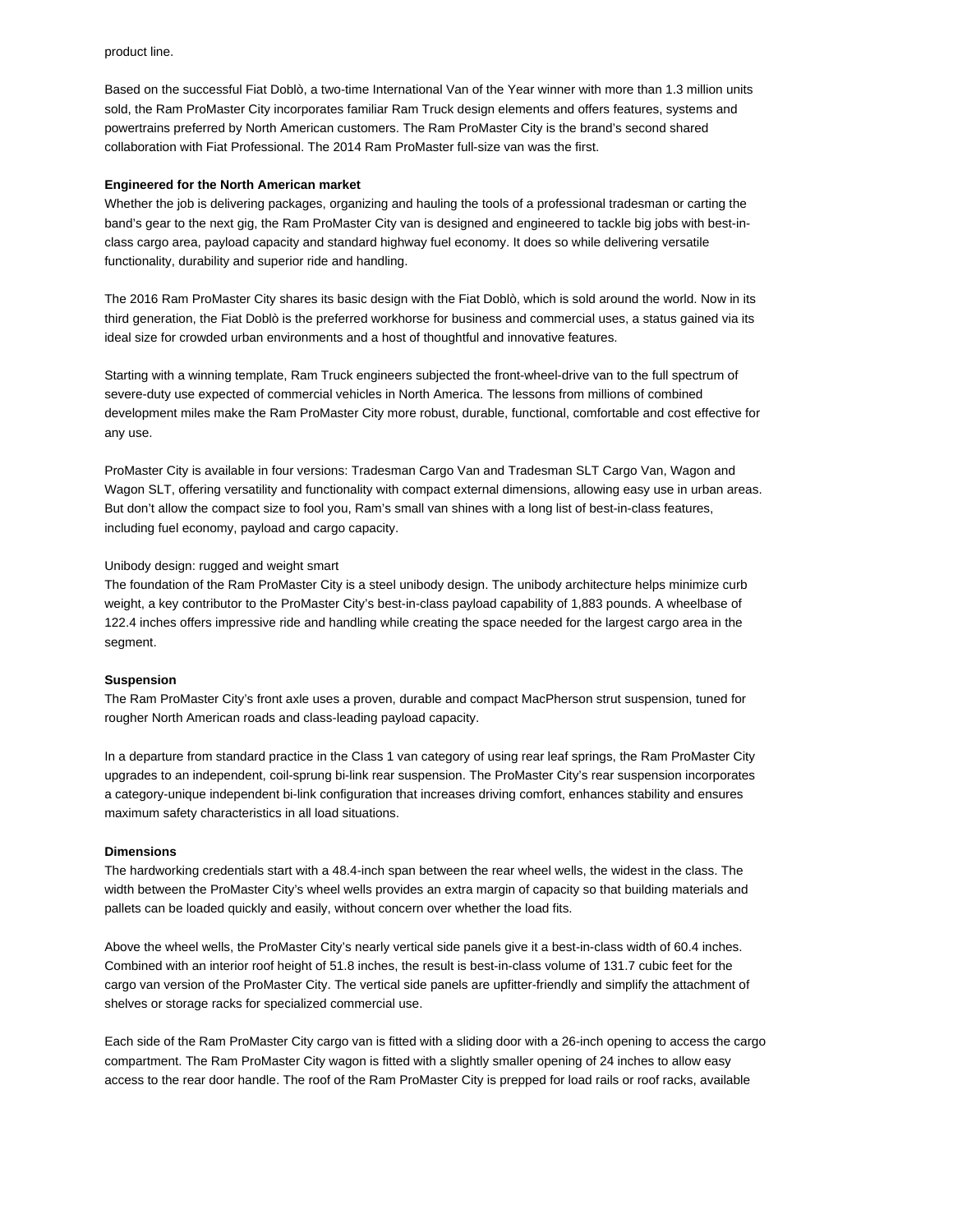through Mopar, with a weight capacity of 154 pounds.

The rear of the Ram ProMaster City is fitted with 60/40 split doors. Using lessons learned from European customers, the larger door swings open toward the traffic (driver) side of the van, making it easy to quickly access larger cargo items and not block the path to the curbside of the van. Both rear doors initially swing open 90 degrees, and for dock loading can swing to 180 degrees with a simple press of a release button on the door latch. The latch automatically re-engages when the door is closed.

The passenger wagon version of the Ram ProMaster City is equipped with a three-passenger second row. The second-row seating is split 60/40, with each section capable of folding and tumbling forward to expand cargo room. With the seats in place, the ProMaster City passenger wagon offers close to four feet of cargo length to the rear doors. With seats folded and tumbled, the van provides nearly six feet of cargo length.

## **Upfitter friendliness**

Ram Truck is known industry-wide for being the most upfitter-friendly brand in the truck market. The Ram ProMaster City continues the tradition and features a variety of available upfit systems through Mopar. Adding to the design for adaptability, virtually all primary vehicle systems are packaged forward of the cargo area, leaving the box open to creativity.

## **POWERTRAIN**

## **Tigershark engine**

The Ram ProMaster City is powered by the 2.4-liter Tigershark I-4 engine. The engine generates a best-in-class 178 horsepower at 6,400 rpm, while its peak torque – 174 lb.-ft. (231 N•m) at 3,800 rpm – is greater than any standardequipment engine in the ProMaster City's segment. The engine's thoughtful construction also suits its Tigershark moniker, while benefiting the ProMaster City's rugged duty cycle.

The engine's four-valve aluminum head hosts advanced valve-actuation technology that is exclusive to FCA US in North America. Dubbed MultiAir2, the acclaimed electro-hydraulic fully variable system uses a column of oil in place of the traditional mechanical link between the camshaft and intake valves.

Engine accessory drives tighten the ProMaster City's grip on best-in-class fuel efficiency. "Smart alternator management" and a variable A/C compressor tap the most efficient times to initiate a duty cycle. Unlike most alternator systems, which operate continually, the ProMaster City's smart-charge

system uses moments of deceleration or braking to run at capacity when necessary. By reducing the need for fullcapacity compressor cycles, engine load is decreased, giving efficiency a boost.

## **Transmission**

The centerpiece of the ProMaster City's powertrain is its segment-exclusive nine-speed automatic transmission. The ProMaster City is the first commercial van ever to feature a nine-speed automatic, and one of the first vehicles to be so equipped in automotive history.

Also known as the 948TE, the transmission is part of the ProMaster City's standard equipment list. Leveraging its wide gear ratio spread and 3.73:1 final-drive ratio, the advanced-technology transmission and well-matched engine combine to deliver fuel economy ratings unsurpassed by any standard-equipment powertrain in the ProMaster City's segment.

The ProMaster City offers an unsurpassed 5 year/60,000 miles powertrain warranty.

# **DESIGN**

## **Exterior**

The exterior design and related body systems on the Ram ProMaster City collectively deliver outstanding versatility, practicality and a level of refinement unexpected in the commercial small van category. Exterior styling is identified by smooth body lines, wraparound bumpers and twin-reflector headlamp clusters. The fluid body lines give ProMaster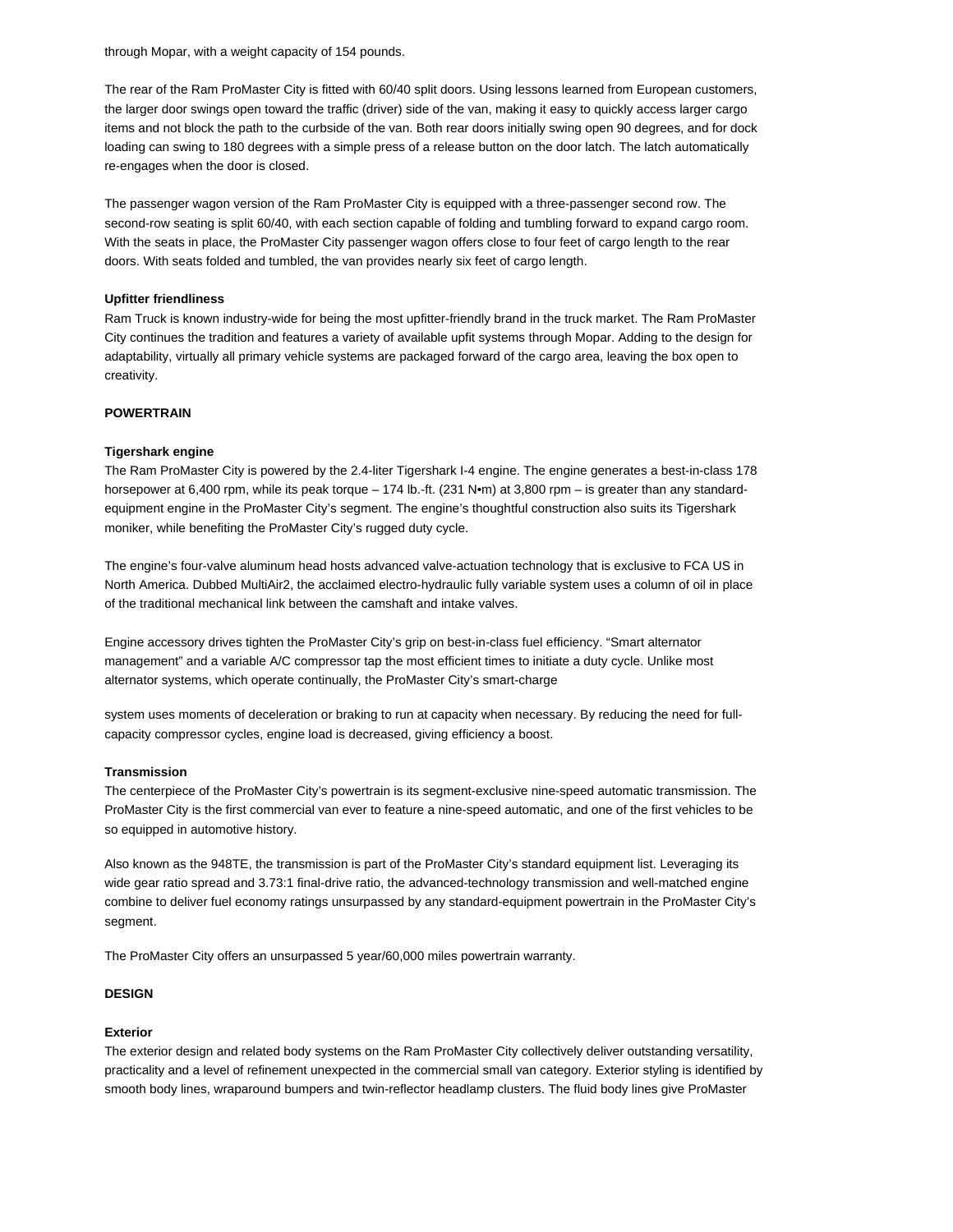City a strong, modern and professional representation, and assure its presence in the Ram Commercial lineup. The tucked front-wheel-drive packaging is compact and provides a better vantage point of the front corners, useful when maneuverability is key and important to commercial customers.

Borrowing from its Ram ProMaster big brother, the ProMaster City's front and rear bumpers run high on the body to keep functional lighting out of danger, resulting in reduced repair costs and downtime.

The Class 1 offering features plenty of real estate on all sides. This space allows for businesses to post signage and graphics – a rolling billboard to help promote the owner's business or sponsor.

The Ram ProMaster City offers a cargo area width of 60.4 inches, a cargo area height of 51.8 inches and a step-in height of 21.5 inches. In addition, on each side of the vehicle there is a small, practical step that allows the user to get into the load area.

#### **Interior**

The Ram ProMaster City Tradesman and SLT trim levels use a simplified color palette with durable fabrics. Inspiration for the all-black with gray accents came from items that can be found in a vocational environment: tool boxes, hand tools and lumber.

Interior design and function is paramount for a light commercial van in which the driver may be on the road for most of the day, sometimes under harsh conditions. The cabin of the ProMaster City was therefore designed with comfortable driving ergonomics, important because the van may be a mobile office and/or small workshop.

ProMaster City cargo models offer a load compartment with easy, four-way access, best-in-class cargo volume of 131.7 cubic feet and cargo width of 60.4 inches. The floor of the ProMaster City cargo van measures 87.2 inches in length and is fitted with six standard-equipment D-ring tie downs with a combined 1,000-lb. capacity. A 51.4-inch roof height allows ease of movement when working in the cargo area and contributes to best-in-class standard cargo capacity of 131.7 cubic feet.

Wagon models feature four tie-down rings, a full-length headliner and carpet that covers the floor.

#### **Safety and Security**

Safety and security were two of the guiding principles followed by engineers throughout the development of the Ram ProMaster City. Ram's Class 1 van offers 34 active and passive safety and security features. The ProMaster City also includes standard electronic stability control (ESC), hosting a number of technologies to assist the driver. Security also means notification of the traffic around you. Ram ProMaster City features available ParkView backup camera and ParkSense with audible warning, all of which are useful when maneuvering in the city.

#### **Uconnect**

ProMaster City customers can make the best use of their valuable time by leveraging Uconnect's easy-to-learn, easy-to-use interface – acclaimed for its convenience and sensible design. Handsfree calling in the Ram ProMaster City is made convenient via reliable Bluetooth technology. A full-color, 5-inch touchscreen is available with global positioning satellite (GPS) navigation, providing Ram ProMaster City customers the ability to chart time-saving routes to their destinations. Uconnect Web, powered by Autonet Mobile, is available to U.S. customers. This system delivers continuous Internet connectivity, creating an efficient workspace and real-time information access on the go.

#### **Best practices**

In total, the Ram ProMaster City test fleet accumulated millions of miles enabling Ram and Fiat teams access to realworld data. This includes testing performed in laboratories in Turin, Italy, and Auburn Hills, Michigan, at the Fiat Chrysler Automobiles N.V. proving grounds, as well as reliability testing on public roads in many different climates in Europe and the United States.

The 3/36 Reliability Testing, appropriately named as each test car accumulates 36,000 miles (equivalent to three years of use) in about three months, is conducted day and night by teams of drivers. To reflect typical daily driver scenarios, the test drivers do not originate from the engineering ranks and are intentionally chosen from diverse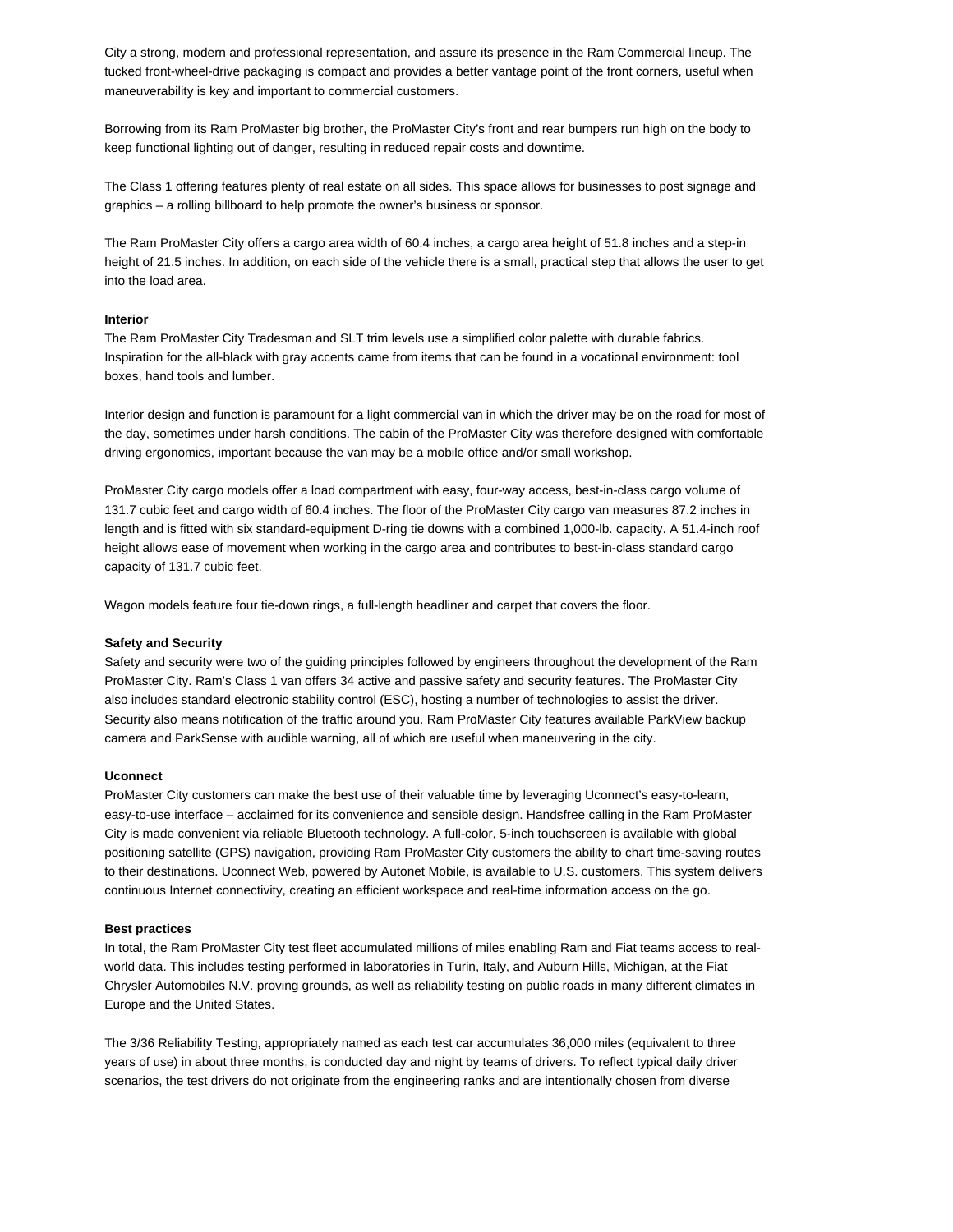backgrounds to represent customers of different ages, sizes and ethnicities. The test drivers scrutinize all the customer functional aspects of each vehicle as well as overall driving evaluations. This includes radio and navigation system checks, seat-belt buckling, heating and ventilation operation and opening and closing storage compartments and windows.

# **Configurations**

The 2016 Ram ProMaster City offers eight different configurations:

Tradesman Cargo with security panels Tradesman Cargo with rear windows Tradesman Cargo with rear and side windows Tradesman SLT Cargo with security panels Tradesman SLT Cargo with rear windows Tradesman SLT Cargo with rear and side windows Wagon with rear and side windows Wagon SLT with rear and side windows

## **Manufacturing**

The 2016 Ram ProMaster City is assembled at the TOFAS plant in Bursa, Turkey. Awarded the World Class Manufacturing Gold Medal, this 3.6-million square-foot (83.7 acre) state-of-the-art plant also assembles the Fiat Doblò. The optional cargo van configuration is upfitted at the FCA US Transformation Center in Baltimore, Maryland.

## **Ram Truck Brand**

In 2009, the Ram Truck brand launched as a stand-alone division, focused on meeting the demands of truck buyers and delivering benchmark-quality vehicles. With a full lineup of trucks, the Ram 1500, 2500/3500 Heavy Duty, 3500/4500/5500 Chassis Cab, ProMaster and ProMaster City, the Ram brand builds trucks that get the hard work done and families where they need to go.

Ram continues to outperform the competition and sets the benchmarks for:

- 1,075 lb.-ft. of torque with Cummins Turbo Diesel
- Towing capacity of 37,090 lbs. with Ram 3500
- Segment first 1,000 lb.-ft of torque with Cummins Turbo Diesel
- Payload of 7,680 lbs. with Ram 3500
- Most luxurious: Ram Limited with real wood, real leather and 12-inch Uconnect touchscreen
- Best ride and handling with exclusive link coil rear and auto-level air suspensions
- Most interior space with Ram Mega Cab
- The most cargo space available in any traditional full size cargo van
- Most capable full-size off-road pickup Ram Power Wagon
- Ram 1500, America's most powerful half-ton diesel pickup with 480 lb.-ft. of torque, achieves an unsurpassed 33 mpg highway and delivers up to 1,000 miles of range on a single tank of fuel
- Ram 1500 TRX is the quickest, fastest and most powerful mass-produced pickup truck in the world
- Most awarded light-duty truck in America
- Highest owner loyalty of any half-ton pickup

The latest J.D. Power APEAL study - which rates the emotional bond between customers and their vehicles – named the 2021 Ram 1500 as the best vehicle in the large light-duty pickup category. This marks the second straight year Ram 1500 has received top honors.

The Ram 1500 lineup includes the Know & Go mobile app featuring an immersive experience for customers who want to learn more about their vehicles.

Ram is part of the portfolio of brands offered by leading global automaker and mobility provider Stellantis. For more information regarding Stellantis (NYSE: STLA), please visit www.stellantis.com.

## **Follow Ram and company news and video on:**

Company blog: http://blog.stellantisnorthamerica.com Media website: http://media.stellantisnorthamerica.com